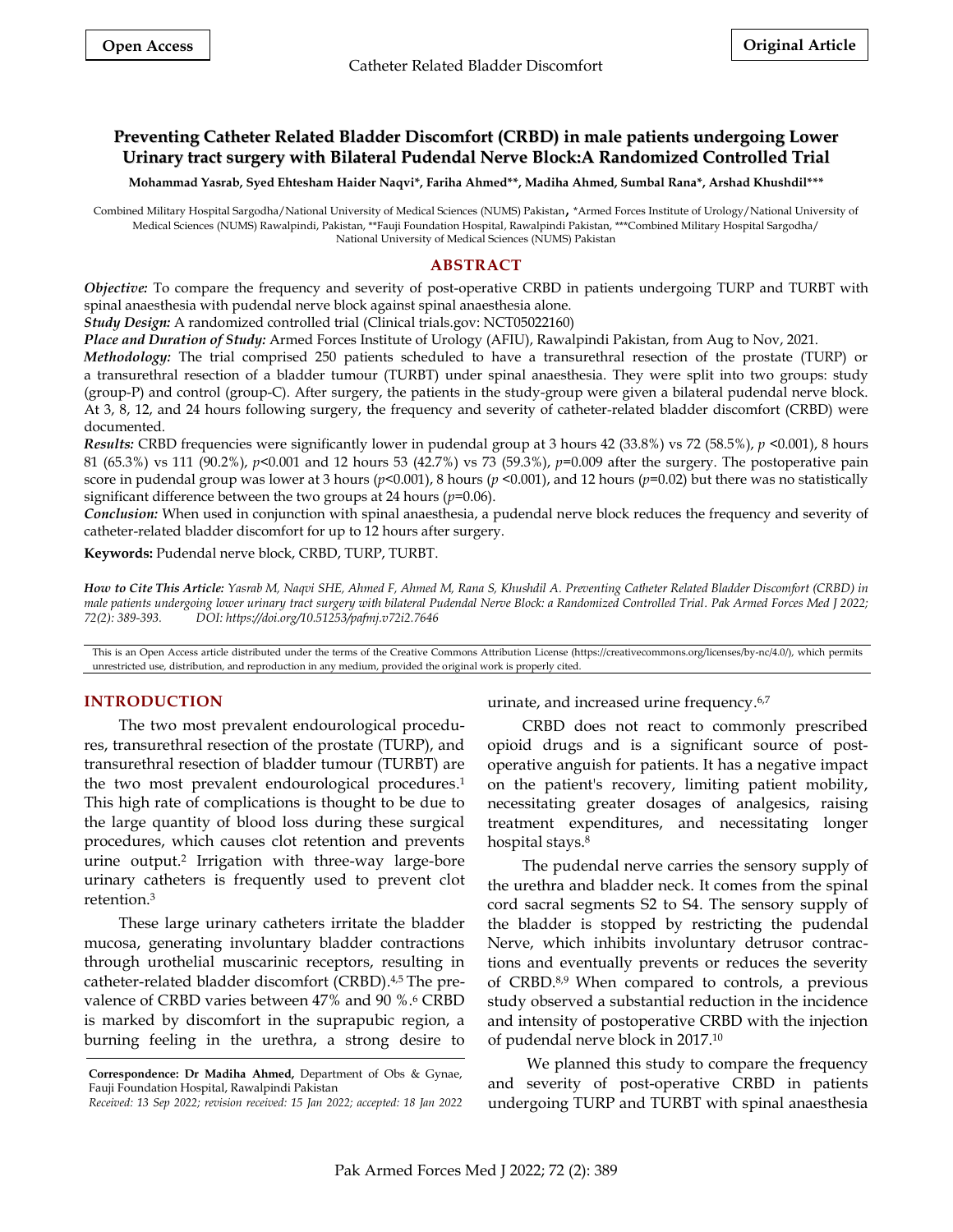with pudendal nerve block against spinal anaesthesia alone. Our findings will aid in determining the efficacy of pudendal nerve block in reducing CRBD in our group and improving evidence-based practices in patients undergoing TURP and TURBT.

### **METHODOLOGY**

This was a randomized, double-blind, placebocontrolled experiment. The trial was registered at clinical trials.gov (NCT05022160) after receiving approval from the Institutional Review Board (Uro-Adm-Trg-1/IRB/2021/122). The study was carried out at the Armed Forces Institute of Urology, Rawalpindi, from August to November, 2021. Sample size was calculated by using WHO sample size calculator (power of test at 95%, level of significance at 5%,anticipated population proportion-1 = 63% anticipated population proportion-2=82%).<sup>11</sup> The Sampling technique was non-probability consecutive sampling.

**Inclusion Criteria**: Male patients aged 18 or older with an ASA class I, II, or III who were scheduled to have a TURP or TURBT under spinal anaesthesia were included in the study.

**Exclusion Criteria**: Patients with a history of ischemic heart disease, chronic obstructive lung disease, chronic pain, any coagulation issue, any psychiatric illness, and patients with an ASA class IV or V were excluded from the study.

All the patients were informed about the trial, catheter-related bladder discomfort (CRBD), and the numeric rating scale for pain (NRSP), and signed informed consent was obtained. The presence of discomfort or pain in the suprapubic or penile region and a burning feeling in the urethra was characterised as CRBD. Patients were taught how to use the NRSP to indicate their pain intensity by identifying a position along a 10cm straight line between two end-points ranging from 0 to 10, with 0 representing no pain and ten being the most significant pain conceivable. The participants were randomly assigned to two groups: control (group-C) or study (group-P).

Patients in group-*P* received spinal anaesthesia and a bilateral pudendal nerve block (PNB) with 0.25% Bupivacaine after surgery, whereas patients in group-C (control-group) had just spinal anaesthesia before undergoing TURP or TURBT. An ultrasound-guided method was used to give a pudendal nerve block. The block was operated by a single anaesthetist with over five years of experience in regional blocks. After palpating the is chial tuberosity, a high-frequency (156Mz) linear ultrasound probe was put in a slanting vertical orientation on the is chial tuberosity. Subsequently, the probe was transferred to the medial side, revealing the sacrotuberous ligament and internal pudendal artery. A 21G spinal needle was implanted in the plane medial to the internal artery, and 20ml 0.25% Bupivacaine was injected in 5 ml increments following negative aspiration. On the opposite side, the same technique was followed. The block time was reported as zero-hour.

Before the procedure, the patients' demographics were recorded. The on-duty nurse in the postoperative ward observed all of the patients at intervals of 3 hours, 8 hours, and 24 hours to develop any postoperative CRBD and its severity. The nursing staff in the postoperative ward who recorded the data were unaware of the patients' group. A pre-designed proforma was used to record the data.

Statistical Package for the social sciences (SPSS) version 23.00 was used to enter and evaluate the data. The quantitative variables, such as age, BMI, and NRSP score, were summarized as mean and standard deviation. Frequency and percentages were used to summarize qualitative characteristics such as the presence of CRBD. The Chi-square test was used to examine the frequency of CRBD in both groups, while the independent sample t-test was used to evaluate the average score of NRSP in both groups. The *p*-value of ≤0.05 was considered statistically significant

#### **RESULTS**

The study comprised 250 patients who met the inclusion criteria, with 125 participants in each group. The statistical analysis was omitted for three cases. After the procedure, two patients required spinal anaesthesia to be converted to general anaesthetic, and one patient required admission to intensive care. As a result, 247 cases were studied in the end.

| <b>Parameters</b>      | Group-C<br>$n = 123$ | Group<br>$n = 124$ | <i>p</i> -value |  |  |  |  |  |  |
|------------------------|----------------------|--------------------|-----------------|--|--|--|--|--|--|
| Age (years)            | $55.47 \pm 11.651$   | $56.82 \pm 9.75$   | 0.321           |  |  |  |  |  |  |
| BMI                    | $29.99 \pm 2.86$     | $30.30 \pm 2.80$   | 0.106           |  |  |  |  |  |  |
| <b>ASA Class</b>       |                      |                    |                 |  |  |  |  |  |  |
|                        | 40 (32%)             | 26 (20.8%)         |                 |  |  |  |  |  |  |
| Н                      | 65 (52%)             | 74 (59.2%)         | 0.128           |  |  |  |  |  |  |
| Ш                      | 20 (16%)             | 25(20%)            |                 |  |  |  |  |  |  |
| <b>Type of Surgery</b> |                      |                    |                 |  |  |  |  |  |  |
| <b>TURP</b>            | 77 (62.6%)           | 90 (72.5%)         | 0.081           |  |  |  |  |  |  |
| <b>TURBT</b>           | 48 (39%)             | 35 (28.2%)         |                 |  |  |  |  |  |  |
| Duration of            | $42.07 \pm 11.44$    | $43.93 \pm 10.37$  | 0.183           |  |  |  |  |  |  |
| Surgery                |                      |                    |                 |  |  |  |  |  |  |

**Table-I: Demographics, type of surgery and duration.**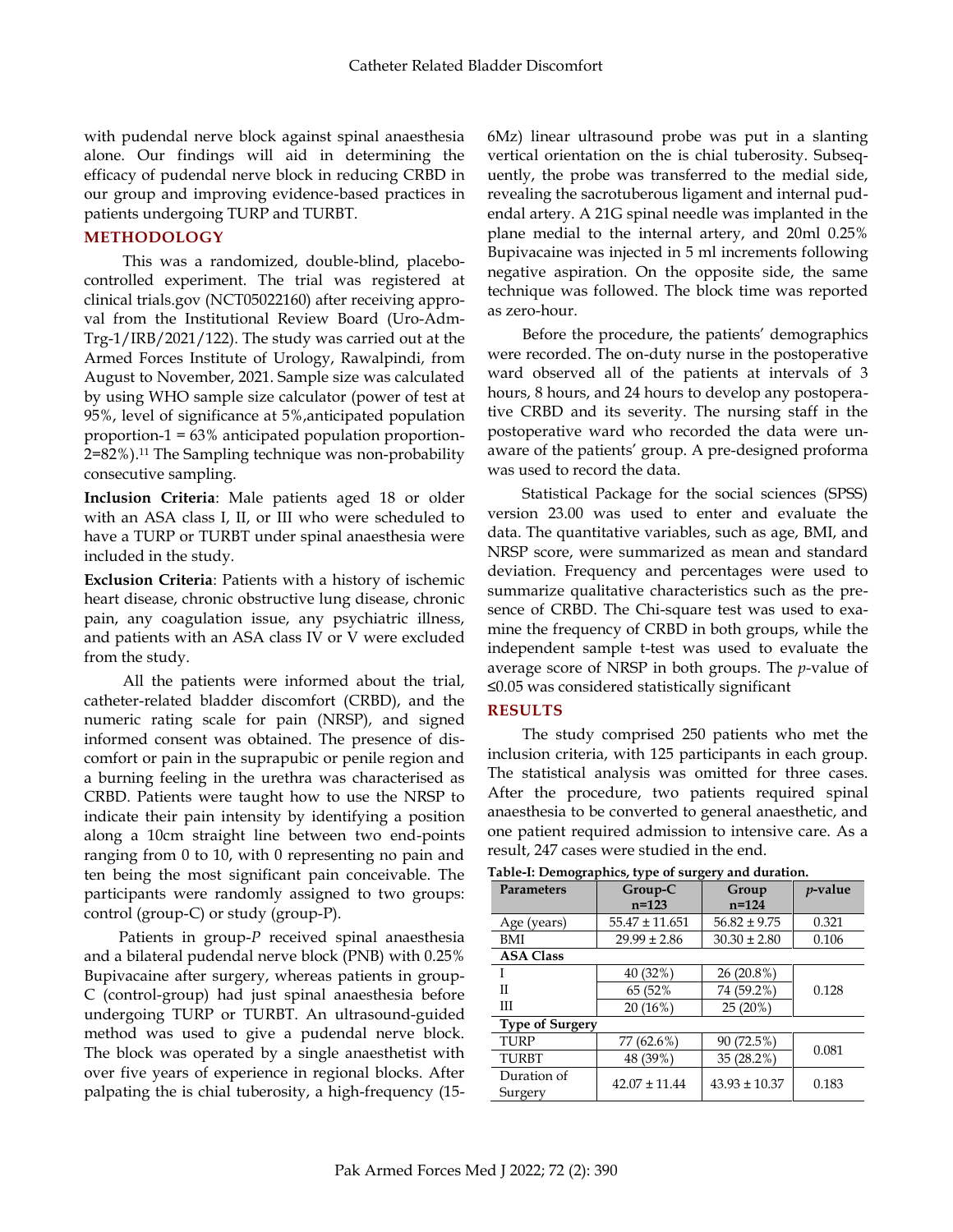The two groups were similar in terms of age, BMI, ASA status, and operation type. In addition, the average length of operation in the two groups was also similar (Table-I). In the study-group, 42 (33.8%) patients developed CRBD at 3 hours compared to 72 (58.5%) in the control group (*p*-value 0.001). At 3 hours following surgery, the intensity of CRBD, as measured by the mean NRSP score, was  $5.47 \pm 1.82$  in the control group and  $1.47 \pm 1.21$  in the study group, respectively. Patients who received pudendal nerve block had a considerably decreased frequency and severity of CRBD at 8 and 12 hours after surgery. These two values, however, were comparable across the two groups 24 hours after surgery (*p*-value 0.22 and 0.60 as shown the Table-II.

All the patients included in our study underwent spinal anaesthesia. For patients in the study-group (group-*P*), a special anaesthetist who was well-trained in pudendal block applied the block using the reference technique. Because of this, we avoided compromising results due to the different skills of anaesthetists. The nurse and resident physician in the postoperative room, who recorded the presence or absence of CRBD and its intensity in the specified periods, were blinded to the patient group. We could not identify a single surgeon or group of surgeons to perform the operations.

Different surgeons have different techniques, and although the average duration of surgery was similar in the two groups, these techniques can affect the level

|                                   | 3 Hours                                              |                 | 8 Hours       |                 | 12 Hours        |                | 24 Hours                                 |                       |               |                            |                    |      |
|-----------------------------------|------------------------------------------------------|-----------------|---------------|-----------------|-----------------|----------------|------------------------------------------|-----------------------|---------------|----------------------------|--------------------|------|
| <b>Parameters</b>                 | Group-C                                              | Group- $p \mid$ | $p-$<br>value | $Group-C$       | Group- $p \mid$ | $v$ -<br>value |                                          | Group- $C$ Group- $p$ | $p-$<br>value | Group-C Group- $p$ p-value |                    |      |
| <b>Total Number</b>               | 123                                                  | 124             | -             | 123             | 124             | -              | 123                                      | 124                   | -             | 123                        | 124                |      |
| <b>CRBD</b><br>Present $n$ $(\%)$ | 72(58.5)                                             | 42(33.8)        | < 0.001       | 111 (90.2)      | 81 (65.3)       | < 0.001        | 73(59.3)                                 | 53(42.7)              |               | 51(41.5)                   | 42(33.8)           |      |
| None $n$ $%$                      | 51(41.5)                                             | 82(66.1)        |               | 12 (9.7)        | 43(34.6)        |                | 50(40.6)                                 | 71(57.2)              | 0.009         | 72(58.5)                   | 82 (66.1)          | 0.22 |
| Mean NRSP<br>Score                | $5.43 \pm 1.98 \mid 1.48 \pm 1.21 \mid < 0.001 \mid$ |                 |               | $6.37 \pm 1.63$ | $2.60 \pm 1.31$ |                | $\leq 0.001$   2.83 ± 1.51   2.42 ± 1.21 |                       | 0.020         | $2.58 \pm 1.54$            | $2.21 \pm$<br>1.52 | 0.60 |

**Table-II: Frequency and severity of catheter related bladder discomfort.**

# **DISCUSSION**

We have found that when used in conjunction with spinal anaesthesia, a pudendal nerve block reduces the frequency and severity of catheter-related bladder discomfort for upto 12 hours after surgery.

Postoperative management of lower urinary tract surgery, particularly TURP and TURP, involves a wide channel catheter maintenance. It is important for postoperative recovery as it helps clean the bladder and removes blood clots that could otherwise block urine flow and damage the suture line in the bladder. 11-14 However, this catheter is a source of considerable discomfort to the patient. This discomfort is most significant in the first hour after the operation when performed under general anaesthesia. The intensity of the discomfort generally decreases over time. 15,16

Applying a bilateral pudendal nerve block at the end of a TURP or TURB performed under spinal anaesthesia dramatically reduced the frequency and intensity of CRBD up to 12 hours following surgery, according to the findings of our study. There were no side effects, such as systemic absorption of the local anaesthetic, pudendal nerve lesions, bruising, or the formation of an abscess at the infiltration site.

of discomfort that the patient may experience in the postoperative period.

Our findings were comparable to those of Xiaoqiang *et al*, who discovered that pudendal nerve block successfully lowered CRBD after 30 minutes, 2 hours, and 8 hours after surgery, but there were no significant differences at 12 and 24 hours.<sup>12</sup> All of the surgeries in that study were done under general anaesthesia, whereas our patients had TURP and TURP done under spinal anaesthesia. The effect of the pudendal nerve was prolonged with regional anaesthesia, and the intensity and frequency of the CRBD were reduced 12 hours after the procedure. Agarwal *et al*, looked into the effects of Oxybutynin and Tolterodine on CRBD. Both medicines were proven to reduce CRBD, although they came with antimuscarinic side effects like dry mouth and blurred vision. <sup>17</sup> Tramadol, an opioid given intravenously, has been proven to help reduce CRBD, but it also increases the risk of postoperative nausea and vomiting and a small risk of decreased oxygen saturation and the requirement for oxygen therapy 18. When compared to controls, Ketamine reduced the incidence of CRB after 2 and 6 hours and the severity of CRB after 1 hour, although it was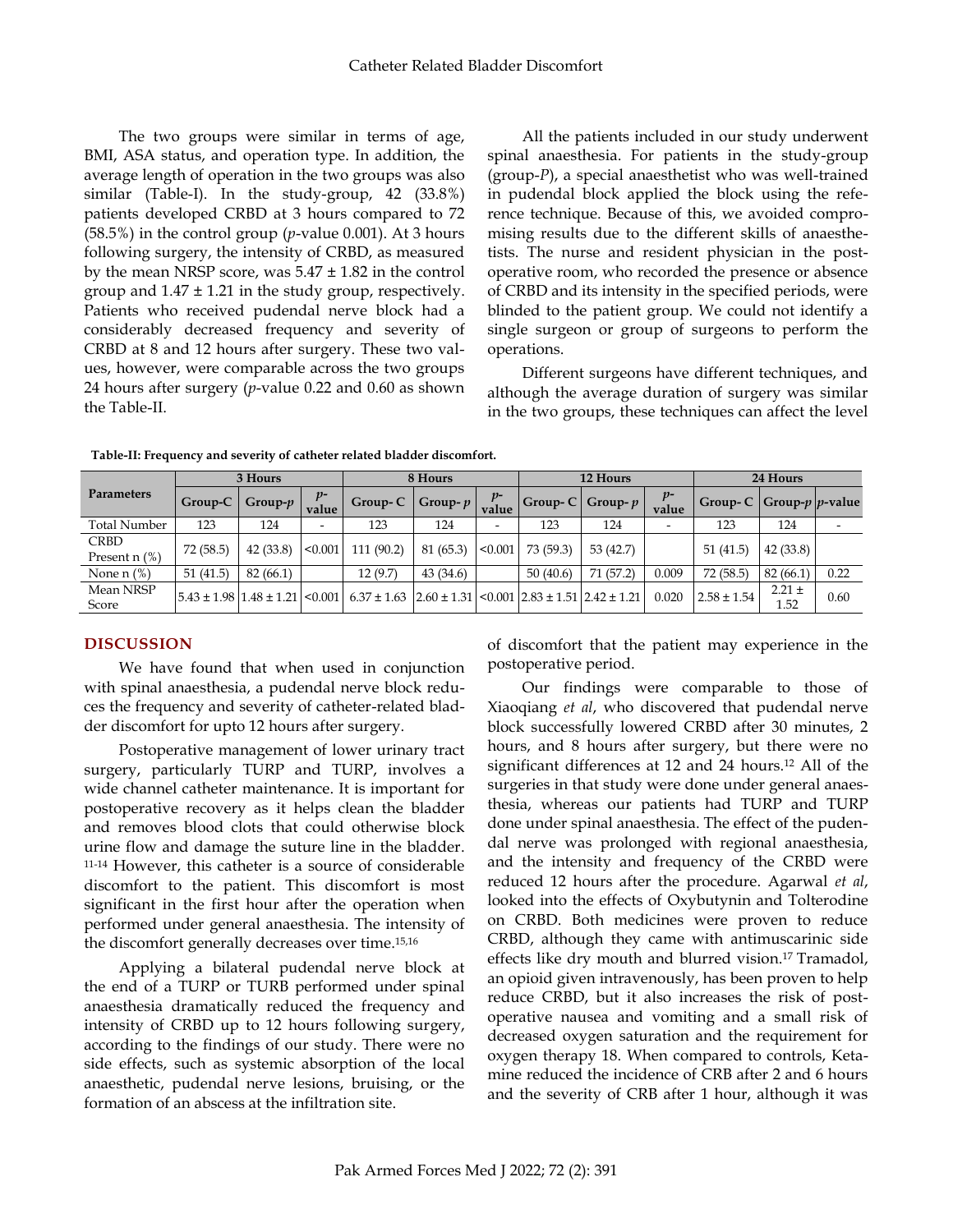linked with a higher incidence of sedation without additional significant consequences. <sup>19</sup> Agarwal *et al*, in another study looked at the effects of gabapentin in lowering postoperative CRBD and discovered that it had a positive effect.<sup>20</sup> The patients in this study were undergoing percutaneous nephrolithotomy, and they were catheterised with a, <sup>16</sup> Fr Foley catheter after the procedure (compared to the larger Foley catheters used in patients with lower urinary tract surgery).

Our study found that pudendal block is an effective method to reduce CRBD. This reduction in discomfort helps the patient accept the Foley catheter, get mobilised early, and reduce the need for opioids, leading to sedation and excessive nausea and vomiting, which can lead to prolonged hospitalisation and delayed recovery. Pudendal nerve block requires special skills but can be learned quickly.<sup>21</sup> The best way to apply a block is with the help of a nerve stimulator that will guide the appropriate depth and location so that the infiltration of the local anaesthetic achieves an optimal response, but we lack this capacity in our configuration.

In our country, more studies are needed to investigate the effect of pudendal nerve block using various local anaesthetics in patients with lower urinary tract surgery to have more solid evidence and its role in the length of hospital stay, the need for additional analgesics. Its long-term effects, such as abscess formation or numbness at the distribution point of the pudendal nerve, can be seen. We also need to carry out studies to compare its effectiveness with other active substances, especially those administered orally, such as gabapentin.

### **LIMITATIONS OF STUDY**

We could not use the gold standard pudendal nerve block method, which involves injecting local anaesthetic around the nerve while monitoring it using a nerve stimulator.

#### **CONCLUSION**

When used in conjunction with spinal anaesthesia, a pudendal nerve block reduces the incidence and severity of catheter-related bladder discomfort for up to 12 hours after surgery. However, further research is needed to validate this effect.

#### **Conflict of interest:** None**.**

### **Authors' Contribution**

MY: Conception and design, SEHN: Acquisition of data, FA: Analysis and interpretation of data, MA: Drafting of article, SR: Critical revision of article, AK: Draftingand critical revision of the article.

#### **REFERENCES**

- 1. Patel HD, Ball MW, Cohen JE, Kates M, Pierorazio PM, Allaf ME. Morbidity of urologic surgical procedures: an analysis of rates, risk factors, and outcomes. Urology 2015; 85(3): 552-559.
- 2. Kumar M, Pandey S, Aggarwal A, Sharma D, Garg G, Agarwal S, et al. Unplanned 30-day readmission rates in patients undergoing endo-urological surgeries for upper urinary tract calculi. Inves Clin Urolo 2018; 59(5): 321-327.
- 3. Frede T, Rassweiler JJ. Management of postoperative complications following TURP. InPractical Tips in Urology Springer, London; 2006; 50(5): 969-979.
- 4. Li JY, Liao R. Prevention of catheter-related bladder discomfort pudendal nerve block with ropivacaine versus intravenous tramadol: study protocol for a randomized controlled trial. Trials 2016; 17(1): 448.
- 5. Ryu JH, Hwang JW, Lee JW, Seo JH, Park HP, Oh AY, et al. Efficacy of butylscopolamine for the treatment of catheter-related bladder discomfort: a prospective, randomized, placebo-controlled, double-blind study. Br J Anaes 2013; 111(6): 932-937.
- 6. Li SY, Song LP, Ma YS, Lin XM. Predictors of catheter-related bladder discomfort after gynaecological surgery. BMC Anesthesiol 2020; 20(1): 1-6.
- 7. Bai Y, Wang X, Li X, Pu C, Yuan H, Tang Y, et al. Management of catheter-related bladder discomfort in patients who underwent elective surgery. J Endourol 2015; 29(6): 640-649.
- 8. Kim HC, Lee YH, Jeon YT, Hwang JW, Lim YJ, Park JE, et al. The effect of intraoperative dexmedetomidine on postoperative catheter-related bladder discomfort in patients undergoing transurethral bladder tumour resection: a double-blind randomised study. Eur J Anaesthesiol 2015; 32(9): 596-601.
- 9. Eylert MF, Nambiar AK. Bladder and Urethra Structure and Function. Blandy's Urology, 3rd Edition. 2019: 349-58.
- 10. Shermadou ES, Rahman S, Leslie SW. Anatomy, Abdomen and Pelvis, Bladder. In: StatPearls. Treasure Island (FL): StatPearls Publishing; 2022. [Internet] Available at: https://www.ncbi. nlm.nih.gov/books/NBK482438/
- 11. Wagner KR, Bird ET, Coffield KS. Urinary Catheterization: a Paradigm Shift in Difficult Urinary Catheterization. Curr Urol Rep 2016; 17(11): 82.
- 12. Xiaoqiang L, Xuerong Z, Juan L, Mathew BS, Xiaorong Y, Qin W, et al. Efficacy of pudendal nerve block for alleviation of catheterrelated bladder discomfort in male patients undergoing lower urinary tract surgeries: a randomized, controlled, double-blind trial. Medicine (Baltimore) 2017; 96(49): e8932
- 13. Okorie CO. Is continuous bladder irrigation after prostate surgery still needed?. World J Clin Urolog 2015; 4(3): 108-114.
- 14. Scholtes S. Management of clot retention following urological surgery. Nurs Times 2002; 98(28): 48-50.
- 15. Ding A, Cao H, Wang L, Chen J, Wang J, He B. A novel automatic regulatory device for continuous bladder irrigation based on wireless sensor in patients after transurethral resection of the prostate: A prospective investigation. Medicine (Baltimore) 2016; 95(52): e5721.
- 16. Agarwal A, Raza M, Singhal V, Dhiraaj S, Kapoor R, Srivastava A, et al. The efficacy of tolterodine for prevention of catheterrelated bladder discomfort: a prospective, randomized, placebocontrolled, double-blind study. Anesth Analg 2005; 101(4): 1065- 1057.
- 17. Agarwal A, Dhiraaj S, Singhal V, Kapoor R, Tandon M. Comparison of efficacy of oxybutynin and tolterodine for prevention of catheter related bladder discomfort: a prospective, randomized, placebo-controlled, double-blind study. Br J Anaesth 2006; 96(3): 377-380.